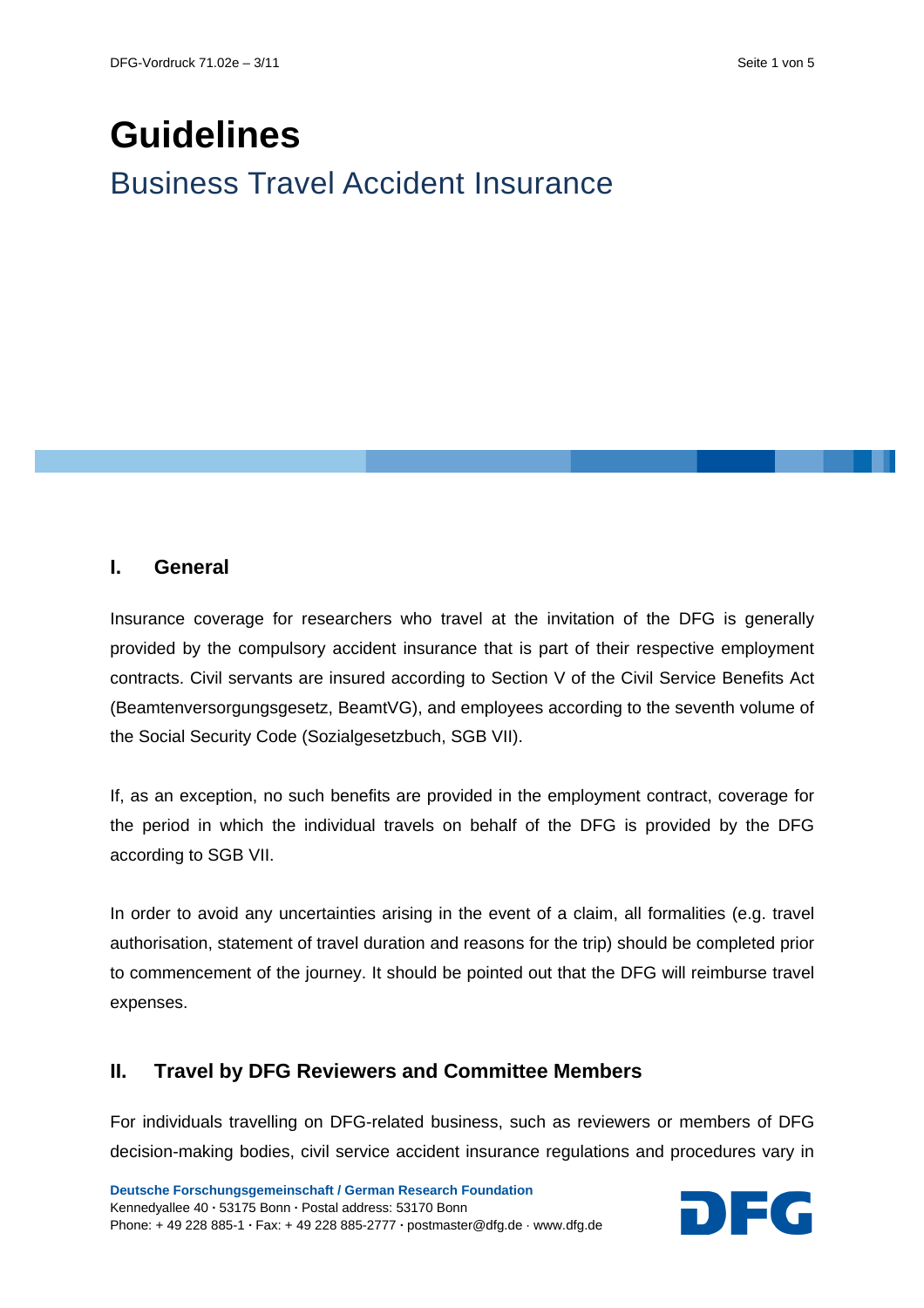the individual German states. Other regulations apply to employees or to scientists working at research institutions abroad.

The following points should therefore be noted:

#### **1. Full-time university teachers with civil servant status**

Claims for accident compensation according to civil service rules may only be made for occupational accidents. Accidents that occur to university teachers while travelling on behalf of the DFG are only considered occupational accidents if the DFG activity was declared a job-related task (Section 31, Para. 1, BeamtVG), or if it is considered to be a task that "serves the interests of the public or employer" (Section 31, Para. 5 BeamtVG).

In Bavaria, Hamburg and North Rhine-Westphalia, accidents that occur to university teachers with civil servant status while on DFG business are generally considered occupational accidents.

| Baden-Württemberg      | Letter of 02.03.2011 from the Ministry of Science, Research |
|------------------------|-------------------------------------------------------------|
|                        | and the Arts Baden Württemberg, Ref. no.: 41-0331.40/       |
| <b>Bavaria</b>         | Letter of 23.09.1993 from the Bavarian State Ministry of    |
|                        | Education and Cultural Affairs, Ref no. X/2-X/5-23/136 861  |
| Hamburg                | Circular of 02.09.1980 from the Hamburg Department for      |
|                        | Science and Research, Ref. no.H 125/40.32-10                |
| North Rhine-Westphalia | by the Minister of Science and Research,<br>Decree          |
|                        | 20.07.1979, Ref. no.: I B 4 - 3604/05                       |

University teachers with civil servant status in the remaining states must submit a request to their respective science or education ministry or, in the case of Berlin, Saarland, Saxony and Lower Saxony, to their respective university administration, to have the DFG activity be recognised as part of their job-related tasks; this should be done prior to commencement of the journey on behalf of the DFG. If the request is approved, accident insurance (in accordance with Section 31, Para. 1 BeamtVG) will also apply to incidents that may occur to the individual while on DFG business.

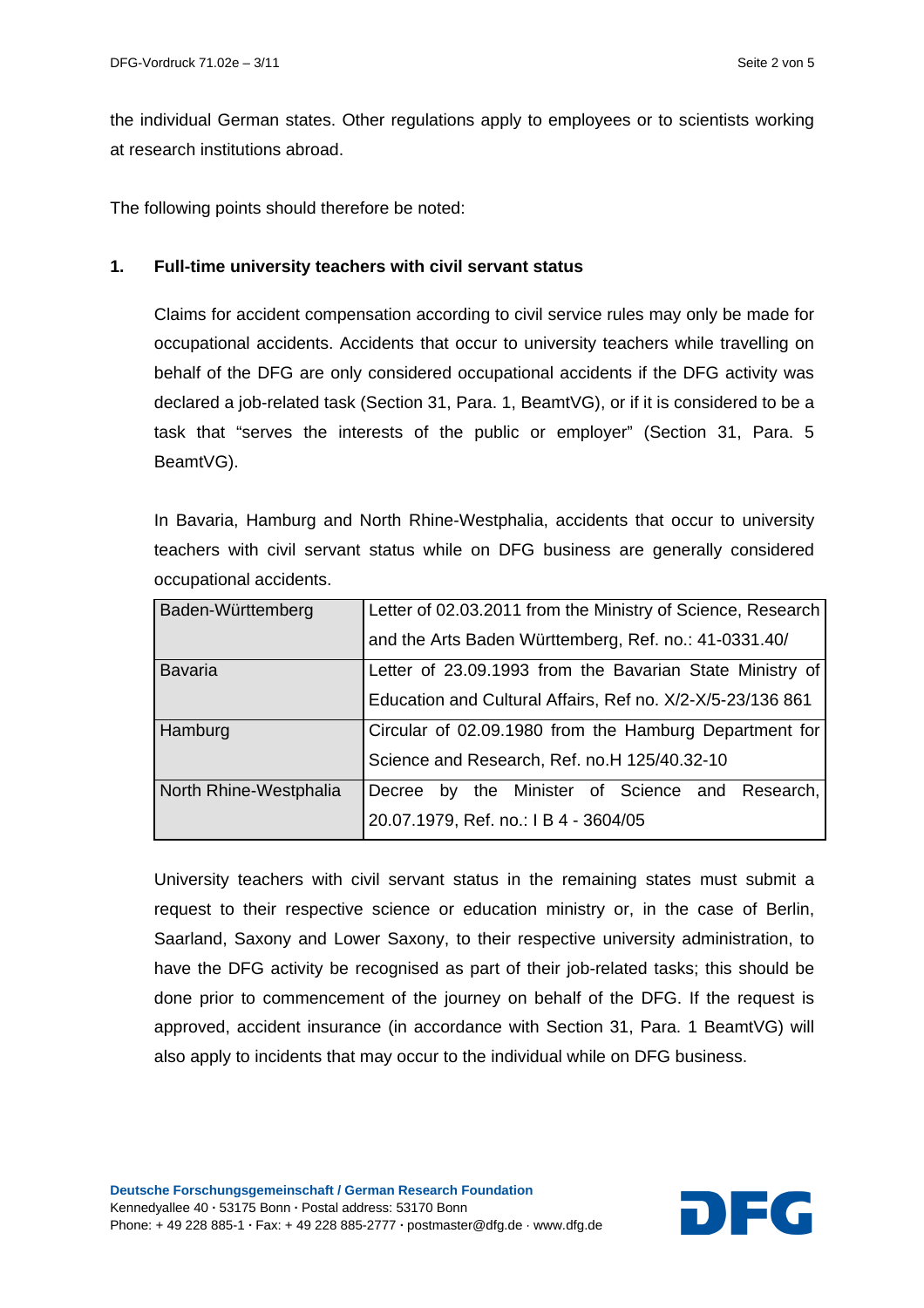The following table provides an overview of the relevant regulations. Please contact your state ministry, university administration or the DFG if you have additional questions.

| <b>Berlin</b>                    | Section 99 Para, 4 Clause 2 BerlHG                                          |
|----------------------------------|-----------------------------------------------------------------------------|
| Brandenburg                      | Section 40 Para. 1 Clause 3 BbgHG                                           |
| <b>Bremen</b>                    | Section 16 Para, 3 Clause 2 BremHG                                          |
| Hesse                            | Section 68 Para.1 Clause 3 Hessisches HochschulG                            |
| Mecklenburg-Western<br>Pomerania | Section 57 Para. 5 LHG Mecklenburg Vorpommern                               |
| Lower Saxony                     | Sections 24 Para. 1 Clause 5, 3 Para. 1 NHG i.V.m. Section 2<br>Para, 6 HRG |
| <b>Rhineland Palatinate</b>      | Section 48 Para, 1 Clause 3 HochSchG Rheinland-Pfalz                        |
| Saarland                         | Section 31 Para. 1 Clause 4, Para. 3 Saarländisches<br>Universitätsgesetz   |
| Saxony                           | Section 31 Para, 3 Clause 1 SächsHG                                         |
| Saxony-Anhalt                    | Section 34 Para, 2 Clause 2 LHG Sachsen-Anhalt                              |
| Schleswig-Holstein               | Section 60 Para. 1 Clause 3 HSchulG Schleswig-Holstein                      |
| Thuringia                        | Section 76 Para. 4 Thüringer HochschulG                                     |

If the request is not approved, insurance coverage according to Section 31, Para. 1 of the BeamtVG cannot be provided.

Accident insurance may, however, be provided according to Section 31, Para. 5 of the BeamtVG (accidents during activities performed in the interest of the public or for the benefit of the employer). Individuals must have been granted special leave for the corresponding tasks to qualify for this coverage. Requests for special leave must be made for the duration of the proposed DFG activity (if longer term) or for each

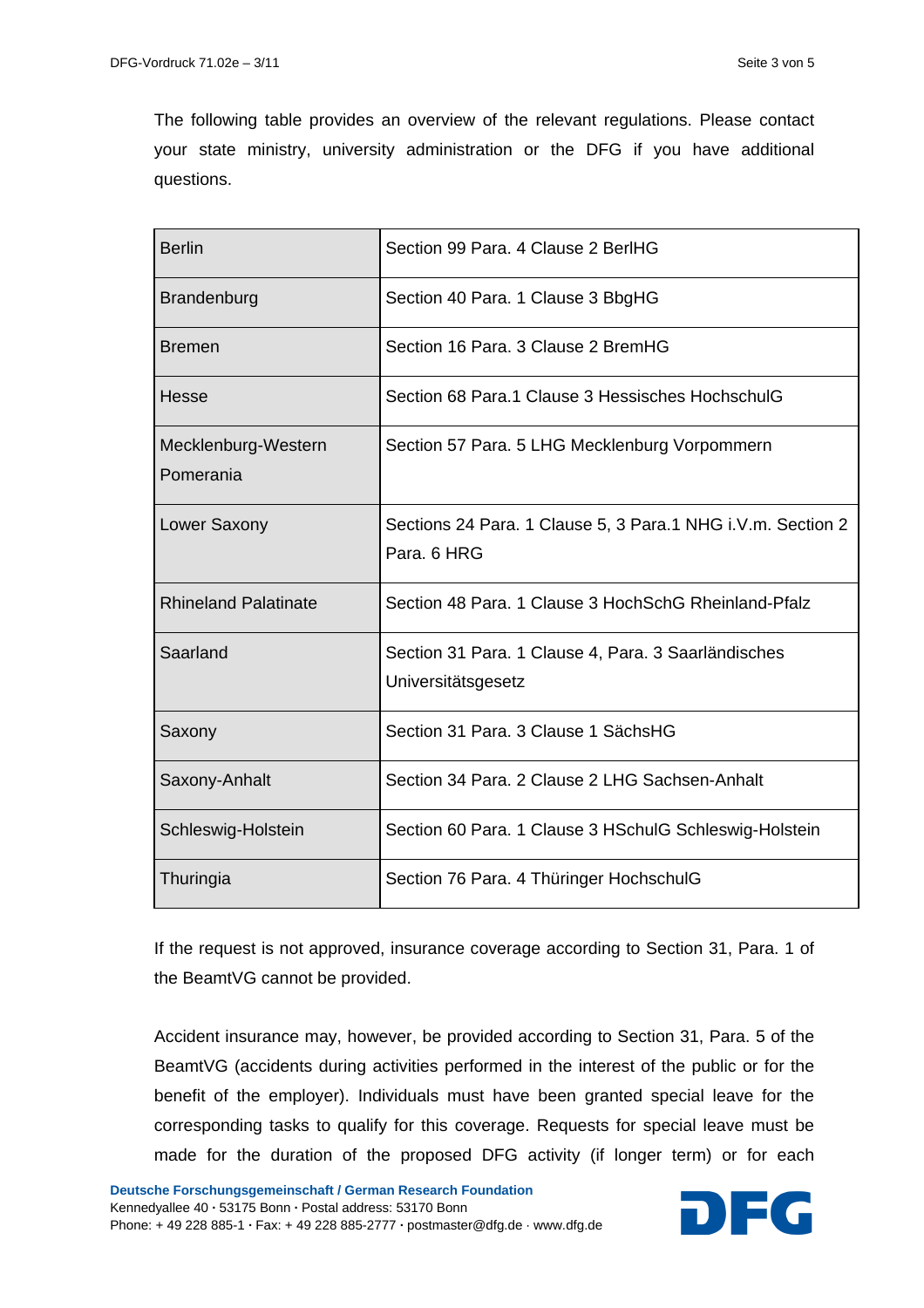individual trip; they must be submitted to the university prior to business travel. Accident insurance can only be provided according to Section 31, Para. 5 of the BeamtVG if benefits are not provided from another source. A decision on whether coverage according to the civil service regulations can be provided can only be reached once an incident has occurred (Section 49 Para. 2 BeamtVG). Given the universities' interest in their members' work for the DFG, the DFG assumes that such insurance will be provided.

#### **2. Other researchers with civil servant status**

Researchers with civil servant status who are not primarily employed as university teachers should determine whether they are entitled to coverage under civil service regulations while travelling for the DFG.

A letter dated 24 November 1978 by the secretary general of the Max Planck Society generally stipulated that work carried out on behalf of the DFG by members of the Max Planck Society with employment contracts similar to civil service contracts is considered part of their principal employment, and hence any necessary trips are considered business travel.

## **3. Researchers with employee status or those working at research institutions abroad**

Researchers employed at German research institutions or at research institutions abroad are asked to clarify with their employers whether DFG activities are considered part of their contractual employment obligations. Accidents occurring while on DFG business, which are not insured through the employment contract, will be covered by the DFG, limited to the benefits as provided for according to SGB VII. Claims made against the DFG are subject to German law.

#### **III. Use of Private Vehicles**

Persons who use their own vehicles for travel at the invitation of the DFG and who suffer damage to their vehicles must generally cover the costs of the damage themselves, unless the person responsible for the accident or their insurance meets these costs. The DFG therefore recommends the use of public transportation, the cost of which will be reimbursed by the DFG in accordance with the DFG's travel regulations. Those who choose to travel by